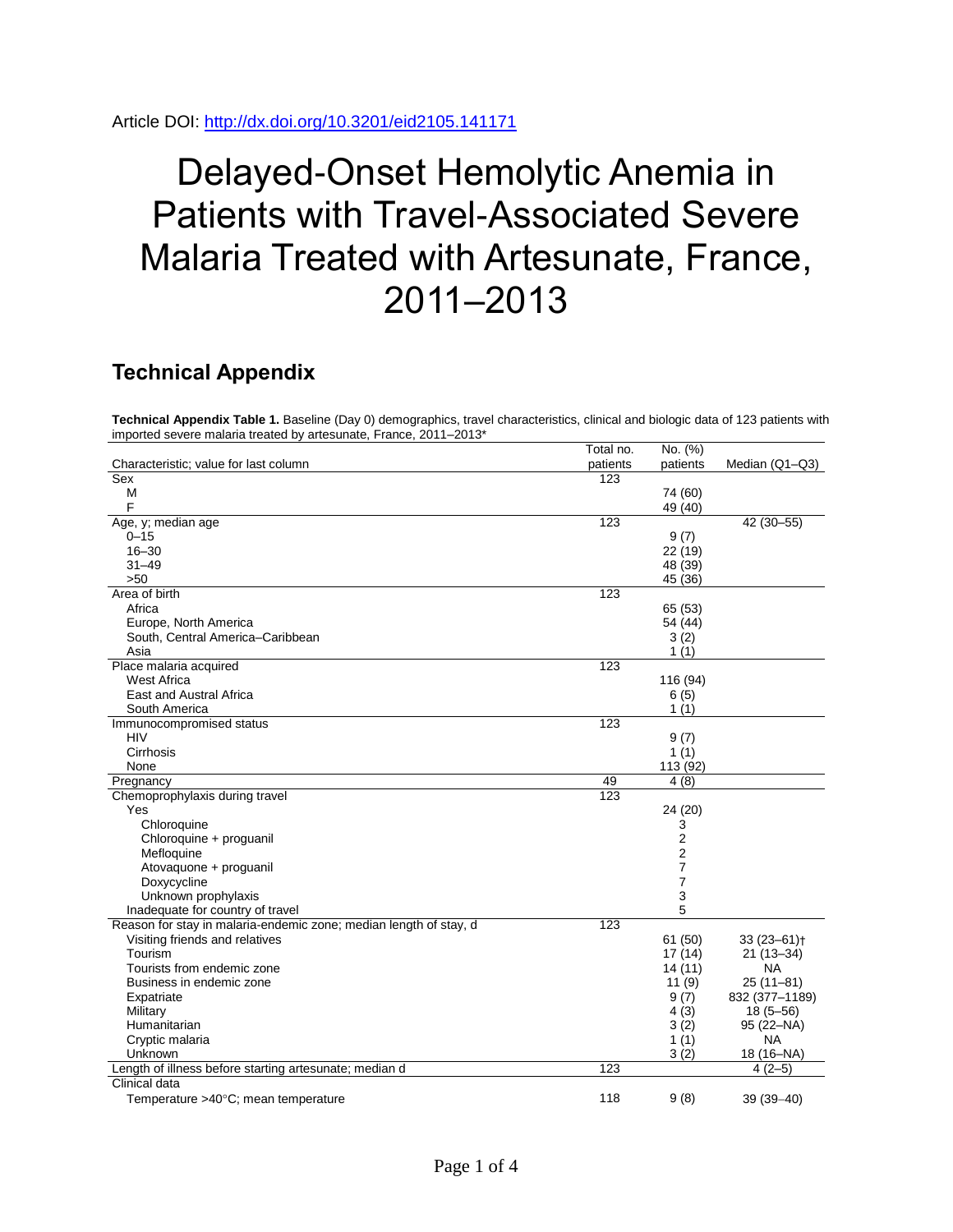|                                                                                                            | Total no. | No. (%)          |                          |
|------------------------------------------------------------------------------------------------------------|-----------|------------------|--------------------------|
| Characteristic; value for last column                                                                      | patients  | patients         | Median (Q1-Q3)           |
| Pulse rate >115 beats/min; mean cycles/min                                                                 | 102       | 30(29)           | 104 (90-118)             |
| Weight >130 kg; mean weight/kg                                                                             | 121       | 1(1)             | $72(61-81)$              |
| Severe malaria criteria at day 0                                                                           |           |                  |                          |
| Neurologic impairment<br>Any signs                                                                         | 123       | 54 (44)          |                          |
| Lethargy                                                                                                   | 123       | 46 (37)          |                          |
| Confusion                                                                                                  | 123       | 39 (32)          |                          |
| Multiple convulsion, >2 episodes in 24 h                                                                   | 123       | 1(1)             |                          |
| Glasgow Coma Scale <11; median score                                                                       | 113       | 16 (14)          | $15(14-15)$              |
| Respiratory distress                                                                                       |           |                  |                          |
| Any signs                                                                                                  | 123       | 14 (11)          |                          |
| Respiratory rate >32 cycles/min; median cycles/min                                                         | 63        | 9(14)            | $20(18-28)$              |
| Crackles                                                                                                   | 85        | 9(11)            |                          |
| Pulmonary infiltrates on chest x-ray                                                                       | 112       | 1(1)             |                          |
| $PaO2$ , mm Hg                                                                                             |           |                  | 90 (83-107)‡             |
| $PcO2$ mm Hg                                                                                               |           |                  | $34(31-37)\ddagger$      |
| PaO <sub>2</sub> <60 mm Hg; FiO <sub>2</sub> > 21% with mechanical ventilation<br>$SpO2 < 91\%$ ; $SpO2$ % | 115<br>98 | 13(11)<br>3(3)   | $8(10)$ §<br>$97(96-99)$ |
| Cardiocirculatory impairment                                                                               |           |                  |                          |
| Any signs                                                                                                  | 123       | 25(20)           |                          |
| Shock (Spb ≤80 mm Hg);                                                                                     | 102       | 9(9)             |                          |
| Peripheral signs of hypotension (with Sbp >80 mm Hg);                                                      | 114       | 3(3)             |                          |
| Median Sbp, mm Hg                                                                                          |           |                  | 110 (92-125)             |
| Median Dbp, mm Hq                                                                                          |           |                  | 64 (53-72)               |
| Vasopressor supportive drug                                                                                | 112       | 10(9)            |                          |
| Spontaneous bleeding                                                                                       | 123       | 1(1)             |                          |
| Purpuric lesions                                                                                           | 113       | 2(2)             |                          |
| Macroscopic hemoglobinuria                                                                                 | 123       | 17(14)           |                          |
| Jaundice and/or bilirubin >50 µmol/L                                                                       | 122       | 66 (54)          |                          |
| Liver balance sheet<br>Total bilirubin; median µmol/L                                                      | 105       |                  | $50(26 - 81)$            |
| Alanine amino transferase; median UI/L                                                                     | 101       |                  | 47 (29-83)               |
| Aspartate amino transferase; median UI/L                                                                   | 99        |                  | 66 (37-103)              |
| Gamma-glutamyl transferase; median UI/L                                                                    | 94        |                  | 65 (39–111)              |
| Alkaline phosphatase; median UI/L                                                                          | 91        |                  | 80 (63-121)              |
| Splenomegaly                                                                                               | 110       | 14 (13)          |                          |
| Splenectomy                                                                                                | 113       | 0                |                          |
| Anemia (hemoglobin <7 g/dL or hematocrit <20%)                                                             | 123       | 4(3)             |                          |
| Hemoglobin; median g/dL                                                                                    | 116       |                  | $12(11-14)$              |
| Hematocrit; median %                                                                                       | 88        |                  | $36(30-41)$              |
| Platelet count $\times$ 10 <sup>9</sup> cells/L; median count                                              | 114       |                  | 42 (25-66)               |
| Leukocyte count $\times$ 10 <sup>9</sup> cells/L; median count                                             | 109       |                  | $6(4-8)$                 |
| Hypoglycemia (glucose <2.2 mmol/L); median mmol glucose/L                                                  | 123       | 7(6)             | $6(5-7)$ #               |
| Acidosis<br>Plasma bicarbonate <15 mmol/L; median mmol bicarbonate/L                                       | 120<br>91 | 14 (12)<br>9(10) | $22(19-24)$              |
| Acidemia pH <7.35; median pH level                                                                         | 69        | 10(15)           | 7.4 (7.4–7.5)            |
| Renal impairment                                                                                           | 123       |                  |                          |
| Creatinine >120 $\mu$ mol/L; median $\mu$ mol serum creatinine/L                                           | 122       | 35(29)           | 99 (75-143) <sup>+</sup> |
| Creatinine >265 µmol/L and/or blood urea >17 mmol/L; median mmol blood                                     | 123       | 16(13)           | $7(5-12)$ **             |
| urea/L                                                                                                     |           |                  |                          |
| Hyperlactatemia (arterial lactate >1.8 mmol/L); median mmol plasma lactate/L                               | 120       | 58 (48)          | $2(2-4)$ <sup>++</sup>   |
| Hyperparasitemia; median % infected erythrocytes                                                           | 122       |                  | $7(2-11)$                |
| $>4\%$                                                                                                     |           | 77 (63)          |                          |
| $>10\%$                                                                                                    |           | 33(27)           |                          |
| Hospital ward in which artesunate was prescribed and administered                                          | 123       |                  |                          |
| Intensive care unit                                                                                        |           | 67 (55)          |                          |
| Infectious disease/internal medicine unit                                                                  |           | 24 (20)          |                          |
| Emergency unit<br>Unknown                                                                                  |           | 22 (18)<br>10(8) |                          |
| First-line treatment for current severe malaria episode                                                    | 123       |                  |                          |
| Artesunate                                                                                                 |           | 72 (59)          |                          |
| Other drug                                                                                                 |           | 51(41)           |                          |
| Quinine                                                                                                    |           | 37               |                          |
| Atovaquone + proguanil                                                                                     |           | 6                |                          |
| Artemether + lumefantrine                                                                                  |           | 3                |                          |
| Mefloquine                                                                                                 |           | 4                |                          |
| Ceftriaxone                                                                                                |           | 1                |                          |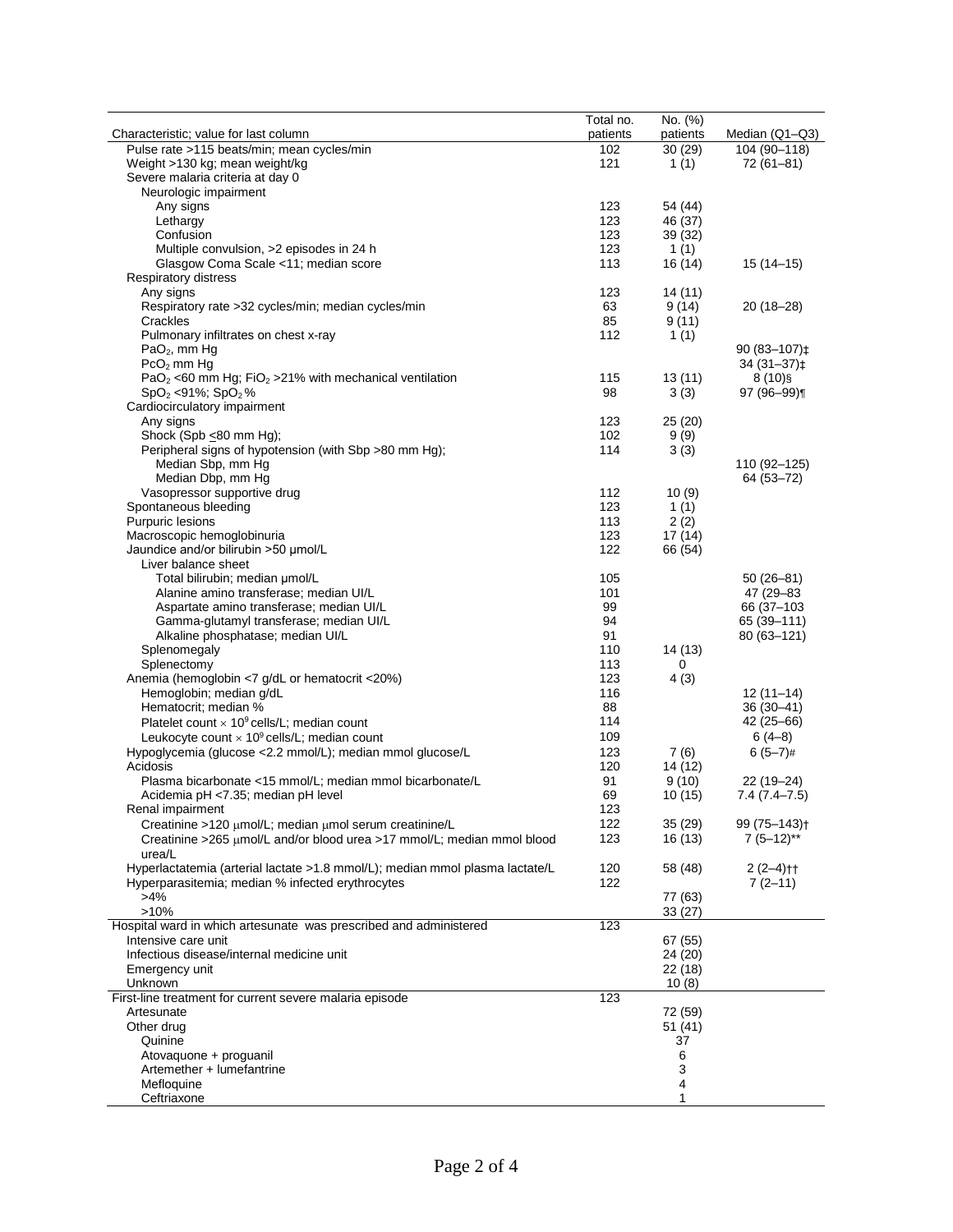|                                                                                                                       | Total no. | No. (%)  |                |
|-----------------------------------------------------------------------------------------------------------------------|-----------|----------|----------------|
| Characteristic; value for last column                                                                                 | patients  | patients | Median (Q1-Q3) |
| Treatment by artesunate                                                                                               |           |          |                |
| Median length of treatment, d                                                                                         | 112       |          | $2(2-3)$       |
| Median no. of doses per patient                                                                                       | 109       |          | $5(4-5)$       |
| Median total doses, mg                                                                                                | 109       |          | 824 (600-990)  |
| Died                                                                                                                  | 123       |          | 6(5)           |
| Length of stay, median d                                                                                              |           |          |                |
| Intensive care unit                                                                                                   | 114       |          | 1 (0–4)        |
| Hospital                                                                                                              | 103       |          | $6(4-8)$       |
| Other malarial drug treatment used after artesunate                                                                   | 123       |          |                |
| Yes                                                                                                                   |           | 89 (72)  |                |
| Artemether + lumefantrine                                                                                             |           | 58       |                |
| Atovaquone + proguanil                                                                                                |           | 27       |                |
| Dehydroartemisinin + piperaquine                                                                                      |           | 3        |                |
| Quinine, intravenous                                                                                                  |           |          |                |
| No.                                                                                                                   |           | 18 (15)  |                |
| Unknown                                                                                                               |           | 16 (13)  |                |
| *Dbp, diastolic blood pressure; NA, not available; Q1–Q3, quartiles 1–3; Sbp, systolic blood pressure.<br>$+N = 106.$ |           |          |                |

 $\ddagger$ N = 61. §N = 84.

 $\mathbb{N} = 98$ . #N = 85.

\*\*N = 101.

 $+1N = 83$ .

| Technical Appendix Table 2. Complementary qualitative features of anemia, by non-PADH and PADH patterns, during follow-up |  |  |
|---------------------------------------------------------------------------------------------------------------------------|--|--|
| for 72 patients with severe malaria treated with artesunate, France, 2011-2013                                            |  |  |

|                                        | No. patients with  |
|----------------------------------------|--------------------|
| Pattern, feature                       | feature/no. tested |
| Non-PADH pattern                       |                    |
| Positive DAT results                   | $2/5$ <sup>+</sup> |
| Positive DAT results plus HIV positive |                    |
| G6PD deficient                         | $1/3$ §            |
| Abnormal hemoglobin electrophoresis    | 3/6                |
| Persisting renal insufficiency         | 5                  |
| Renal insufficiency plus HIV positive  |                    |
| HIV positive                           | 3                  |
| Iron deficient                         | 1/5                |
| <b>PADH</b> pattern                    |                    |
| Positive DAT results                   | 3/5 <sup>±</sup>   |
| Positive DAT results plus HIV positive |                    |
| G6PD deficient                         | 0/5                |
| Abnormal hemoglobin electrophoresis    | 0/6                |
| Persisting renal insufficiency         |                    |
| Renal insufficiency plus HIV positive  | 0                  |
| HIV positive                           |                    |
| Iron deficient                         | 1/1                |

\*DAT, direct antiglobulin test; G6PD, glucose 6 phosphate dehydrogenase; PADH, postartesunate delayed-onset hemolysis. PADH pattern was defined by 1) a new drop in the hemoglobin level after day 8 of treatment initiation and the appearance or reappearance of hemolytic markers (>10% drop in hemoglobin or >10% rise in lactate dehydrogenase levels) occurring any time between day 8 and the end of follow-up and/or 2) by any information in the medical chart referring to acute hemolysis occurring after day 8. The non-PADH pattern was defined by a hemoglobin nadir and a hemolysis peak occurring before day 8, with or without positive markers of hemolysis after day 8 and without a nadir or sudden drop of hemoglobin after day 8 as defined for the PADH pattern.

†Specification missing for 1 patient, and 1 patient was IgG positive by DAT.

‡Two patients IgM positive by DAT including 1 patient treated for a time with corticosteroid, and specification was missing for 1 patient.

§2 U/g hemoglobin.

¶ One case each of hemoglobin AS , hemoglobin AC, and heterozygous alpha-thalassemia.